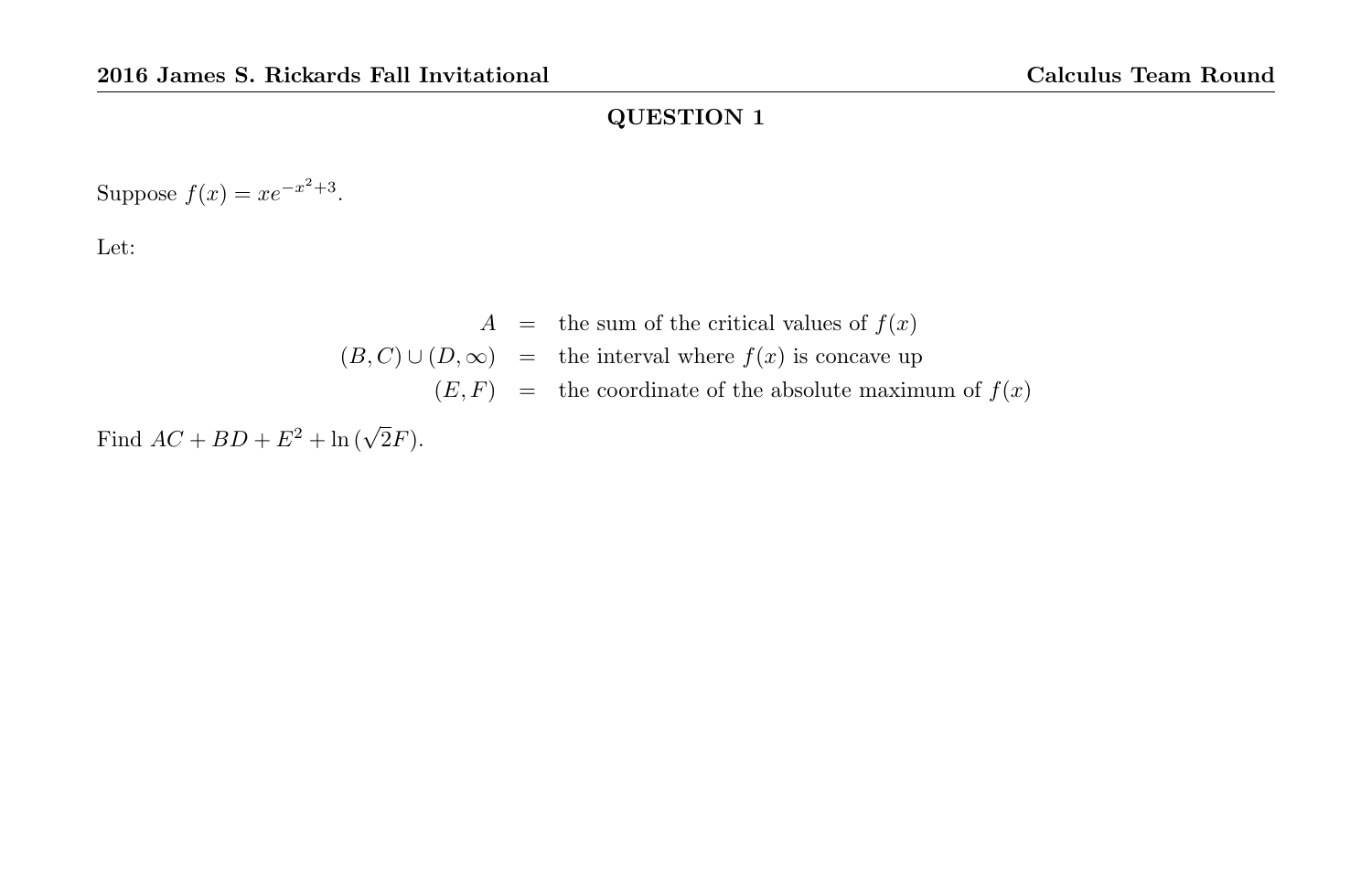Given the functions  $f(x) = 3x^3 + 4x^2 - 10$  and  $g(x) = 7x^2 - 6x - 5$ , evaluate the following:

$$
A = f(g(1))
$$
  
\n
$$
B = \frac{d}{dx}(f(g(x)) \text{ at } x = 2)
$$
  
\n
$$
C = \frac{d}{dx}(g(f(x)) \text{ at } x = 2)
$$
  
\n
$$
D = \frac{d}{dx}\frac{f(x)}{g(x)} \text{ at } x = 2
$$

Find  $A + B + C + 121D$ .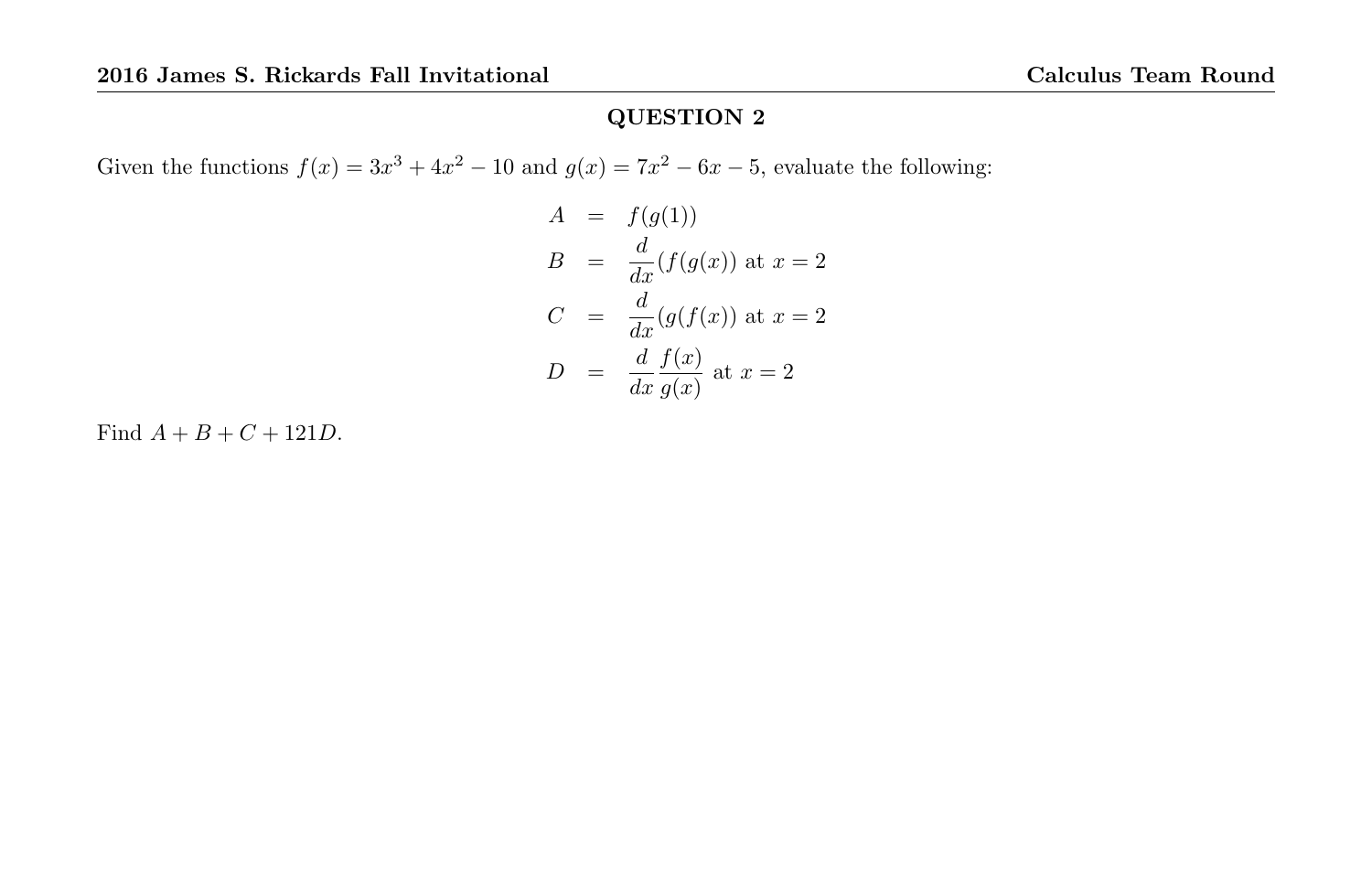Let:

$$
A = \int_0^{\frac{2\pi}{3}} \sin(x) dx
$$
  
\n
$$
B = \int_{\pi}^{\frac{3\pi}{2}} \sin^3(x) \cos^6(x) dx
$$
  
\n
$$
C = \int_{\frac{\pi}{3}}^{\pi} \sin(5x) \cos(4x) dx
$$
  
\n
$$
D = \int_0^{\frac{\pi}{2}} e^{\sin(x)} \cos(x) dx
$$

Find  $ABC \cdot \ln(D+1)$ .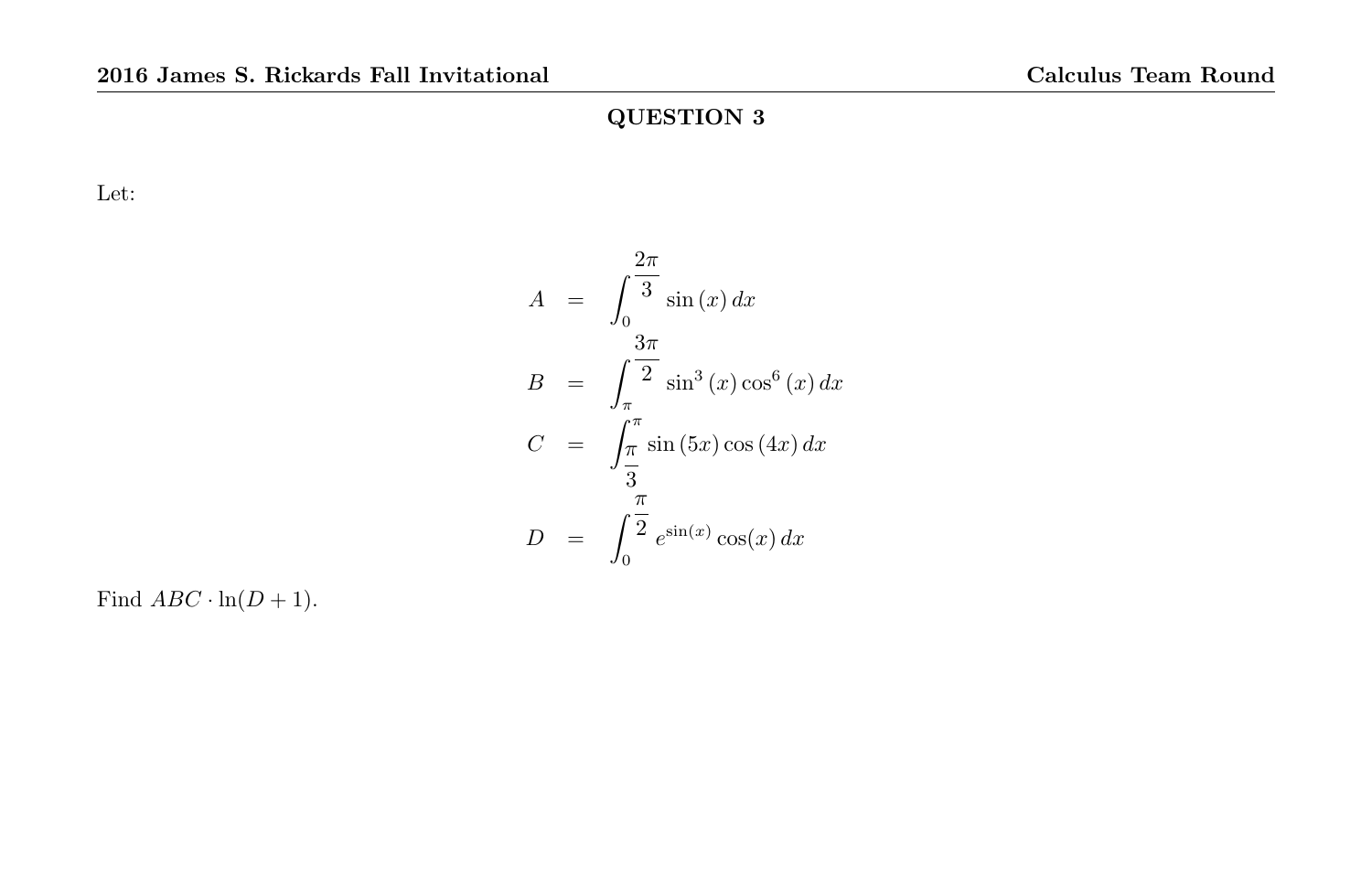Given that  $f(x) = 1 + x^2$ , let:

- A = the left hand Riemann sum using four equal sub intervals over the domain  $[-1, 1]$
- $B =$  the right hand Riemann sum using four equal sub intervals over the domain  $[-1, 1]$
- $C$  = the midpoint Riemann sum using four equal sub intervals over the domain  $[-1, 1]$
- $D =$  the trapezoidal Riemann sum using four equal sub intervals over the domain  $[-1, 1]$

Find  $8(A + B + C + D)$ .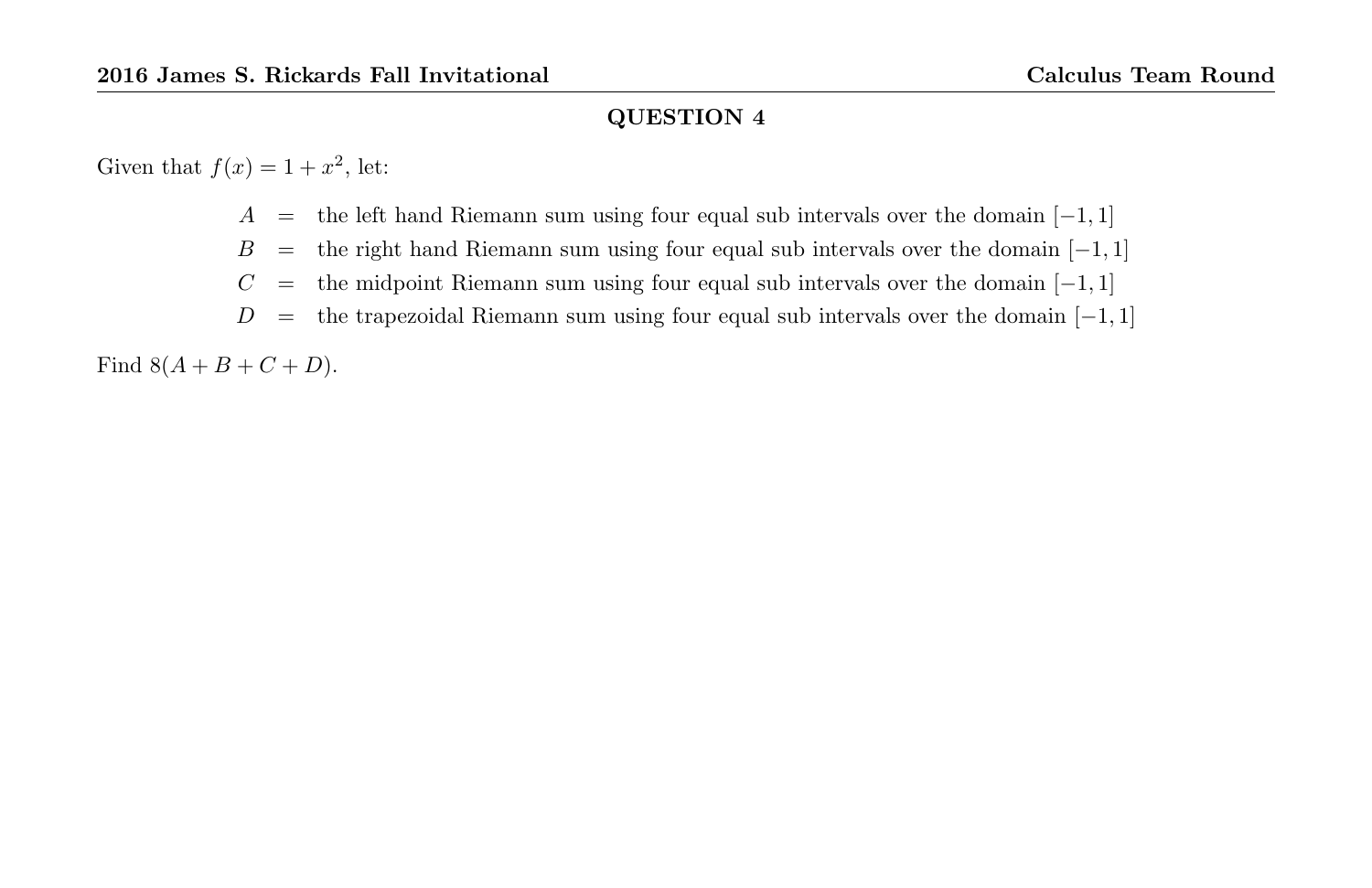Assume that the range of arccos  $(\theta)$  is limited to  $[0, \pi]$ , and that the range of arctan  $(\theta)$  is limited to  $[-\frac{\pi}{2}]$  $\frac{\pi}{2}, \frac{\pi}{2}$  $\frac{1}{2}$ . Let:

$$
A = \lim_{x \to \infty} \arccos\left(\frac{1}{x}\right) + \lim_{x \to \infty} \arctan(x)
$$
  
\n
$$
B = \lim_{x \to \infty} \frac{4x^3 + 5x^2 - 5x^5 + 12x + 2}{10x^5 + 3x^3 - 4x + 3}
$$
  
\n
$$
C = \lim_{x \to \infty} \frac{\sqrt{x^2 + 12x + 5} - (x + 2)}{2}
$$
  
\n
$$
D = \lim_{x \to 3} \frac{x - 3}{\sqrt{x} - \sqrt{3}}
$$

Find  $ABCD^2$ .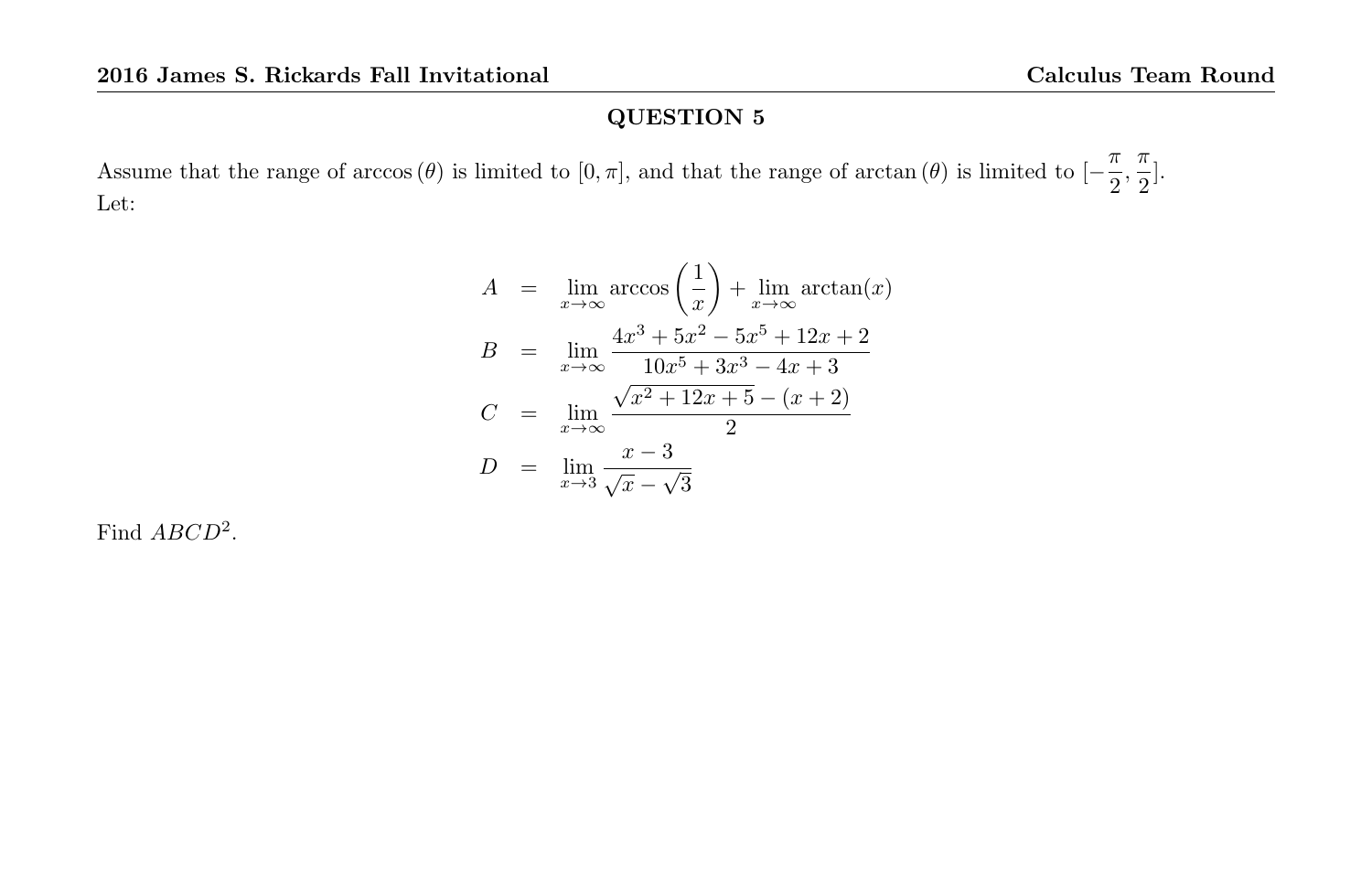Let:

$$
A = \int_{1}^{2} x\sqrt{x-1} dx
$$
  
\n
$$
B = \int_{1}^{\sqrt{7}+1} \frac{1}{x^{2} - 2x + 8} dx
$$
  
\n
$$
C = \int_{0}^{1} e^{\sqrt{x}} dx
$$
  
\n
$$
D = \int_{-2}^{2} \frac{1}{\sqrt{2x+5}} dx
$$

Find  $\sqrt{7}ABCD$ .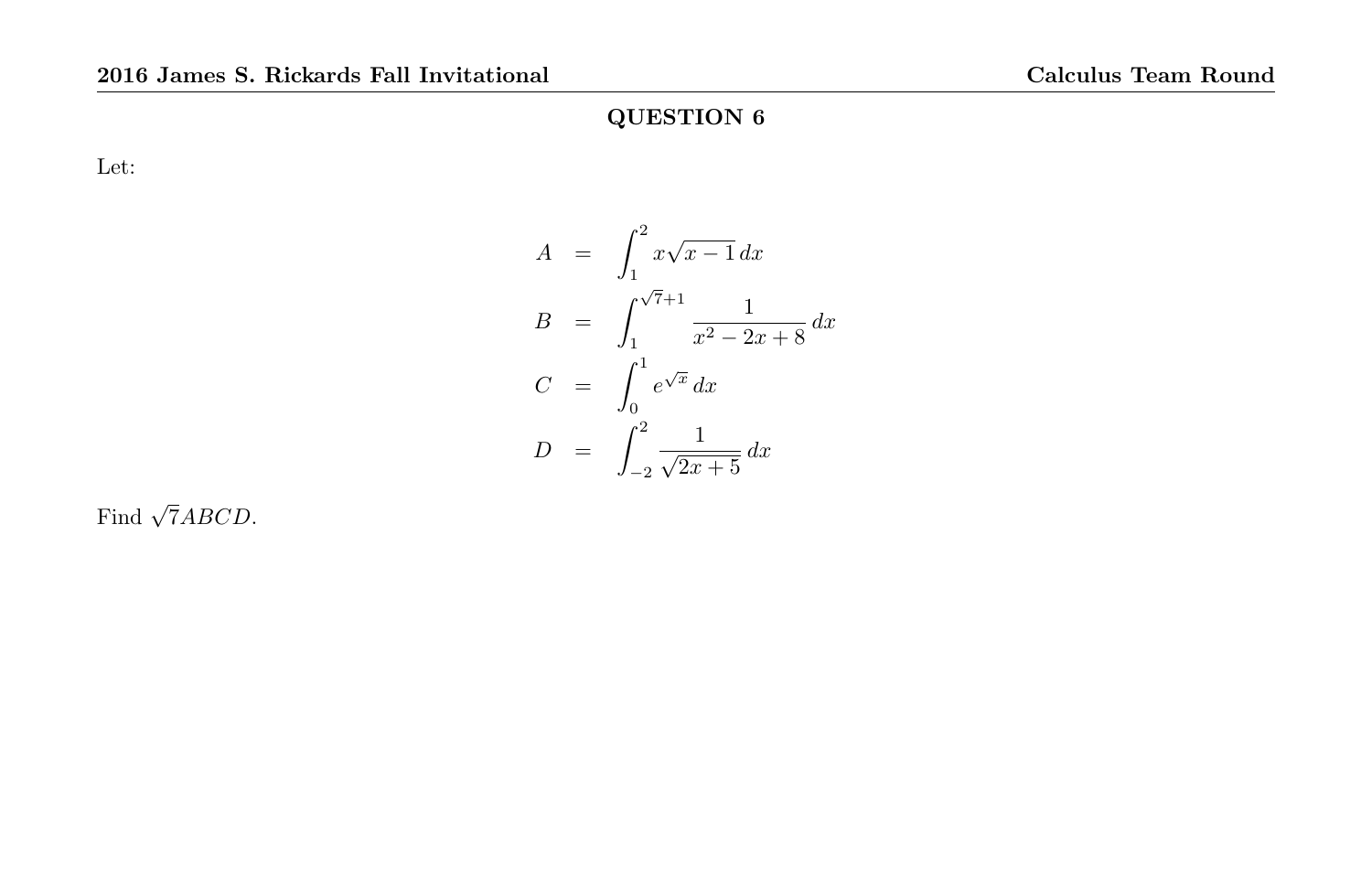A ladder of length 10 m lies against a wall, so that it slides horizontally away from the wall at a rate of 5 m/s.

Let:

 $A =$  the speed that the top of the ladder slides down the wall, when the bottom of the ladder is 3 m from the wall (Keep in mind that speed must be nonnegative.)

Water is poured into an inverted cone (that is the base is at the top) with a height of 8 m and radius of 10 m at a rate of 10  $\text{m}^3/\text{s}$ . However, the water also drips out of the tip of the cone at a rate of 3  $\text{m}^3/\text{s}$ .

Let:

 $B =$  the instantaneous rate of change of the height of the water in the cone, when the height is 3 m

Find  $\frac{1}{AB}$ .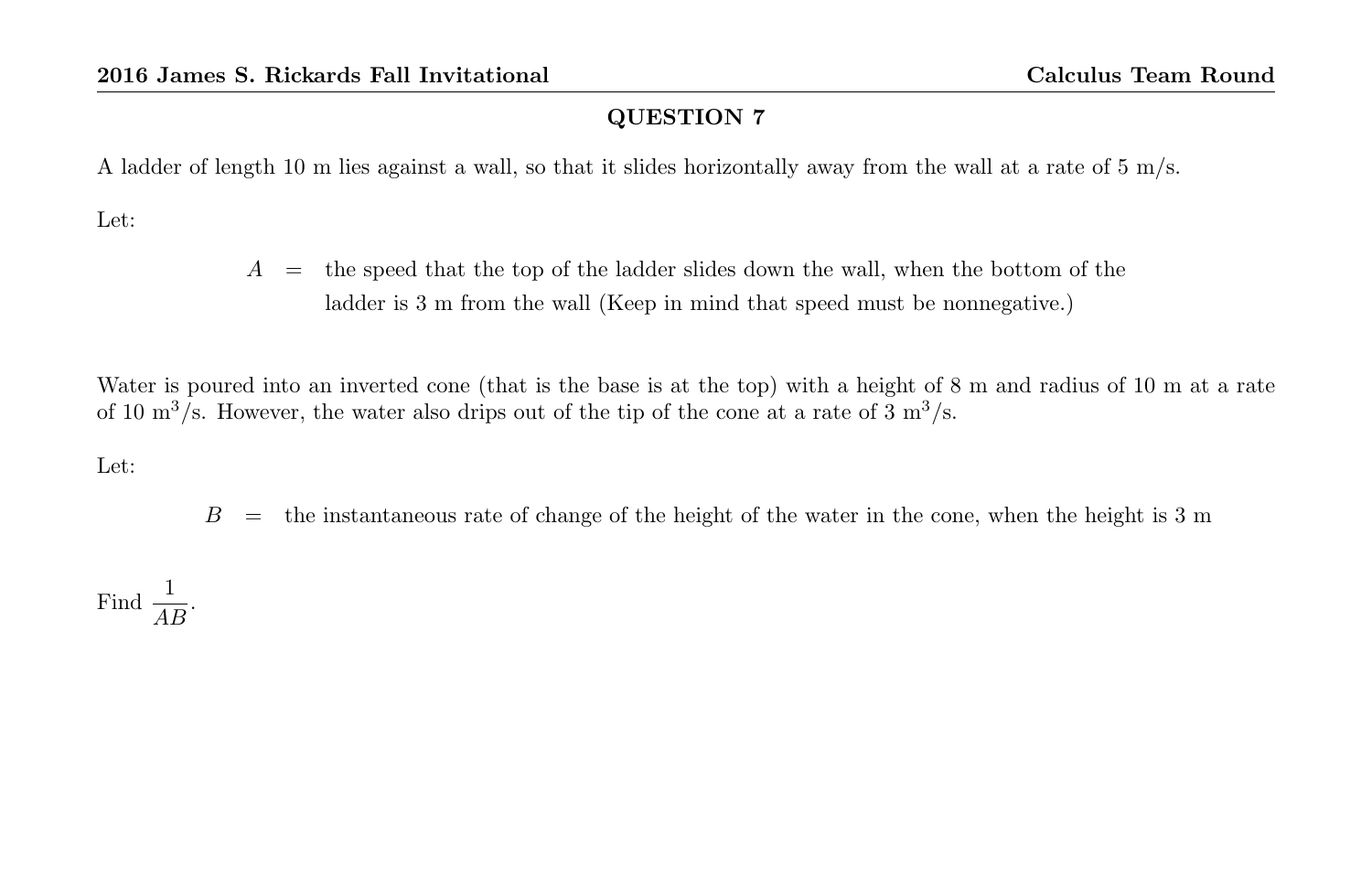Let:

$$
A = f\left(\frac{\pi}{3}\right)
$$
 given that  $f'(x) = \sec(x)(\sec(x) + \tan(x))$  and  $f\left(\frac{\pi}{4}\right) = -1$   
\n
$$
B = \lim_{n \to \infty} \frac{1}{n} \left(\sqrt{\frac{1}{n}} + \sqrt{\frac{2}{n}} + \dots + \sqrt{\frac{n}{n}}\right)
$$
  
\n
$$
C = F'(0) \text{ where } F(x) = \int_0^x (4 - t^2)e^{t^3} dt
$$
  
\n
$$
D = g'(1) \text{ where } g(x) = \frac{x^2 + 2}{x^3 + 4}
$$

Find  $AB + \frac{C}{D}$  $\frac{8}{\text{D}}$ .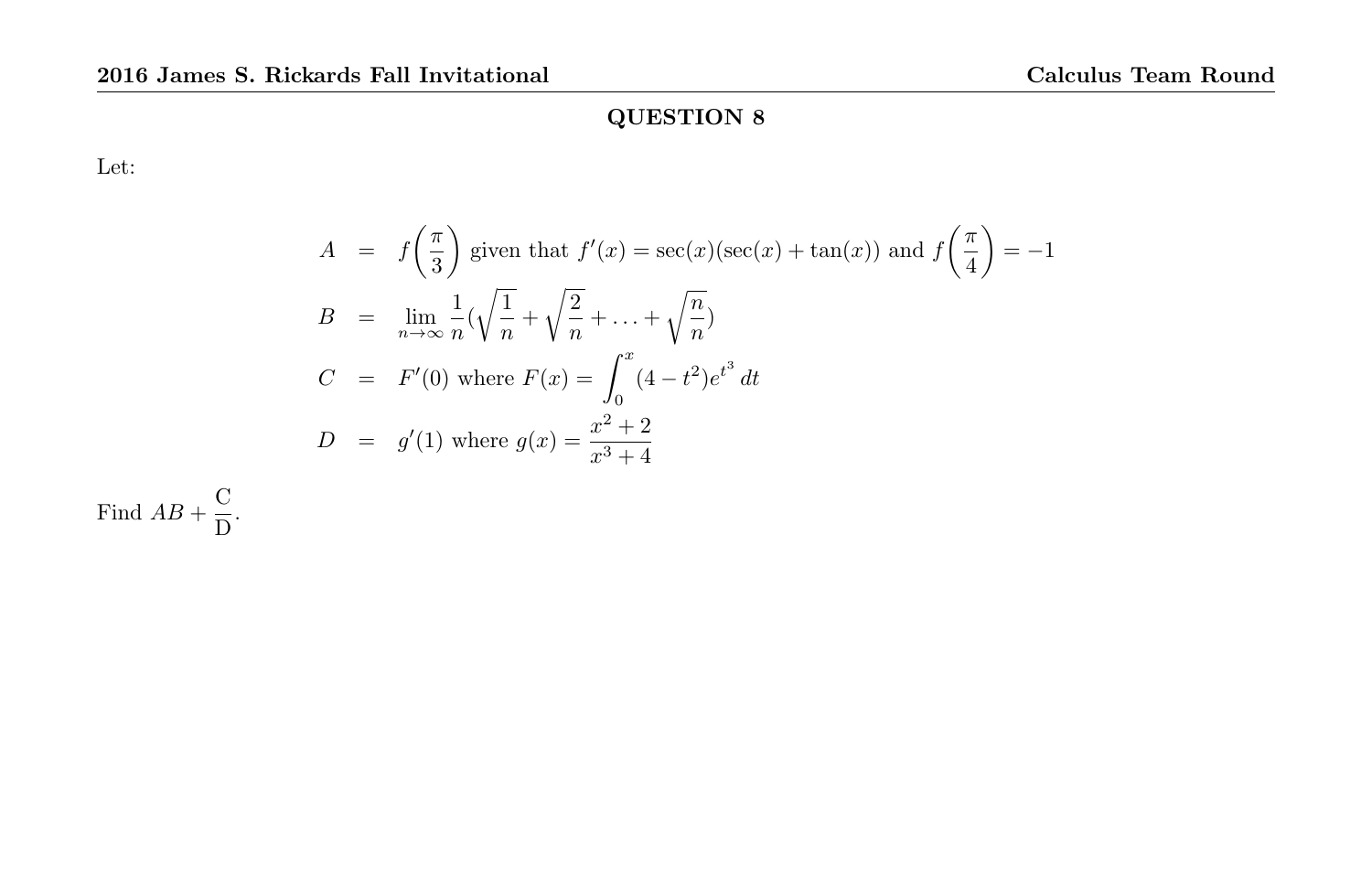Let:

- A = the value of x that satisfies Rolle's Theorem for  $f(x) = x^2 + 4x + 5$  on the interval  $[-4, -1]$
- B = the value of x that satisfies the Mean Value Theorem for derivatives for  $g(x) = x^2 2x + 12$  on the interval  $[-2, 6]$
- C = the average value of  $h(x) = x^3 + 8x$  on the interval [2, 4].

Using Newton's method, find the third approximation,  $x_3 = D$ , of the root for  $y = x^3 + 2x - 4$ , given that  $x_1 = 1$ . Round your answer to the nearest tenth.

Find  $A + B + C + 10D$ .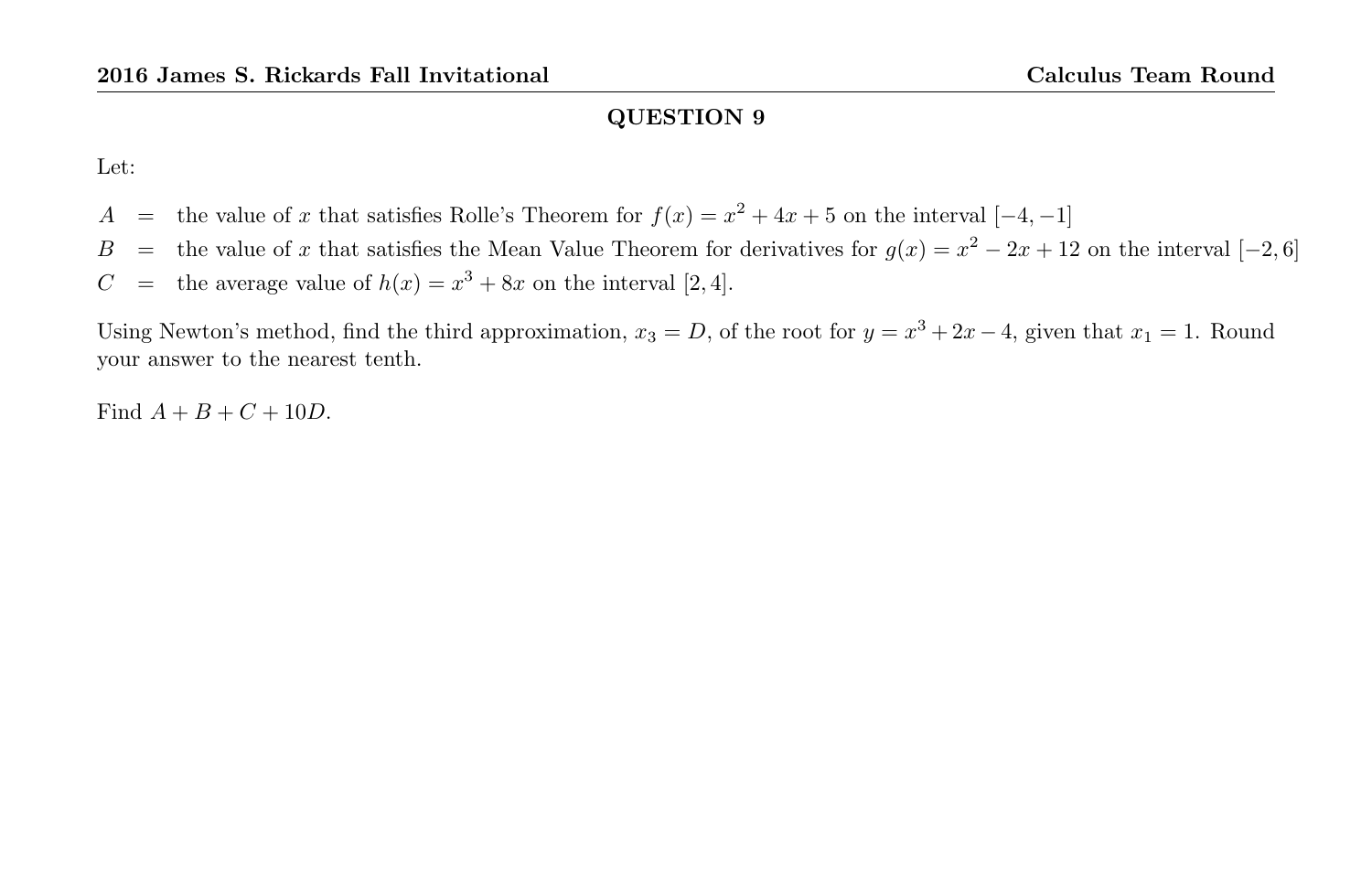A particle follows the path modeled by the polar function r, where  $r = 3 - 4 \cos(\theta) + 2 \sin(\theta)$ .

Let:

$$
A = \frac{dx}{d\theta} \text{ at } \theta = \frac{\pi}{6}
$$
  
\n
$$
B = \frac{dy}{d\theta} \text{ at } \theta = \frac{\pi}{2}
$$
  
\n
$$
C = \text{ the slope of the tangent line to the curve at } \theta = \frac{\pi}{4}
$$

Find ABC.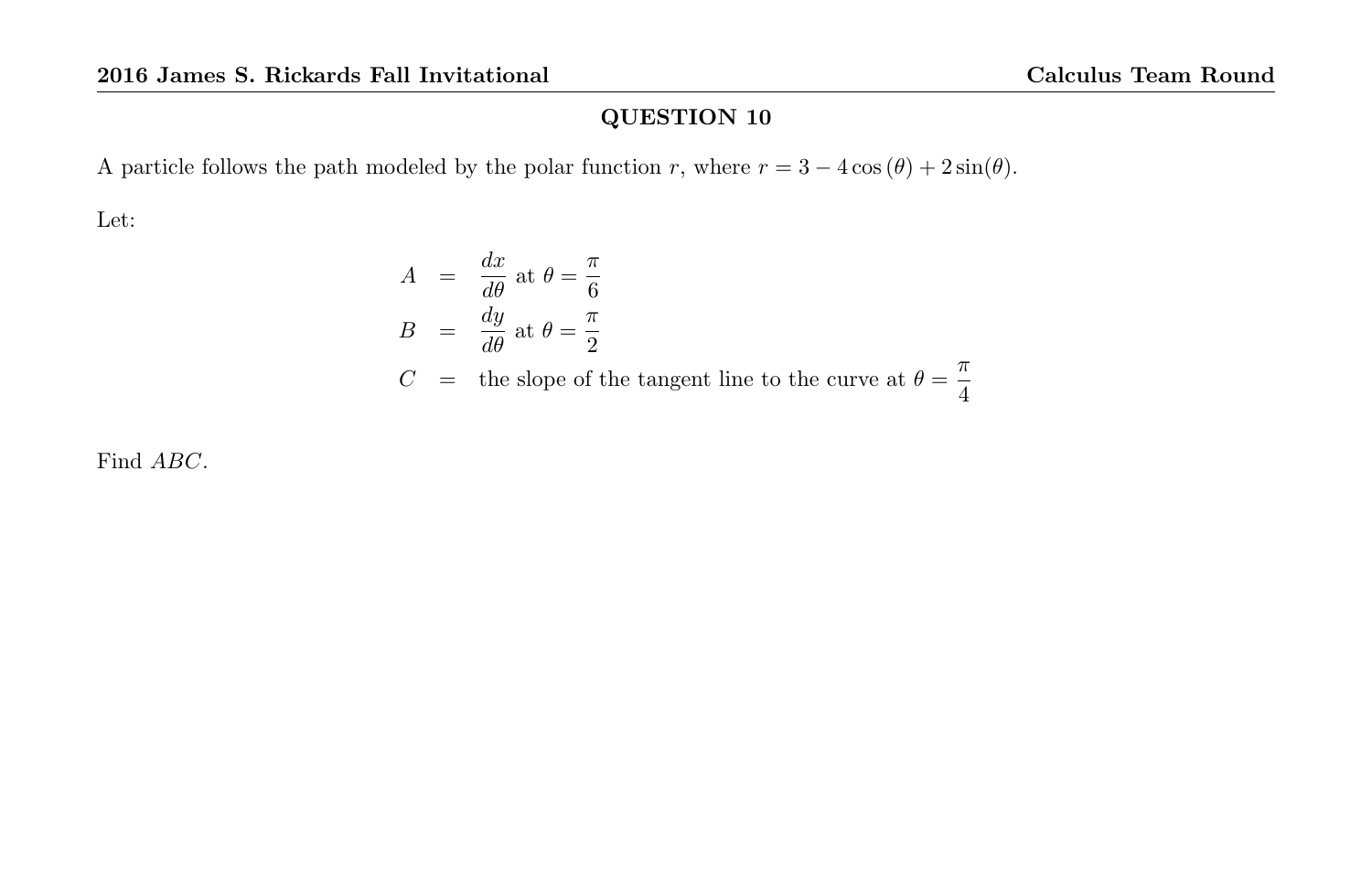Let:

- A = the volume of the solid formed by rotating the region bounded by  $y = 2x^3$ ,  $x = 0$ ,  $x = 2$ , and  $y = 0$  about  $y = 0$
- B = the volume of the solid formed by rotating the region bounded by  $y = -x^2 + 3x 2$  and  $y = 0$  about  $x = 0$
- $C =$  the volume of a solid given that its base is the region bounded by  $4x^2 + 25y^2 = 100$  with cross sections perpendicular to the x−axis that are squares with sides on the base
- $D =$  the volume of a solid given that its base is the region bounded by  $4x^2 + 25y^2 = 100$  with cross sections perpendicular to the x−axis that are isosceles right triangles with hypotenuses on the base

Find 
$$
\frac{7A}{\pi} + \frac{2B}{\pi} + 3C + 3D.
$$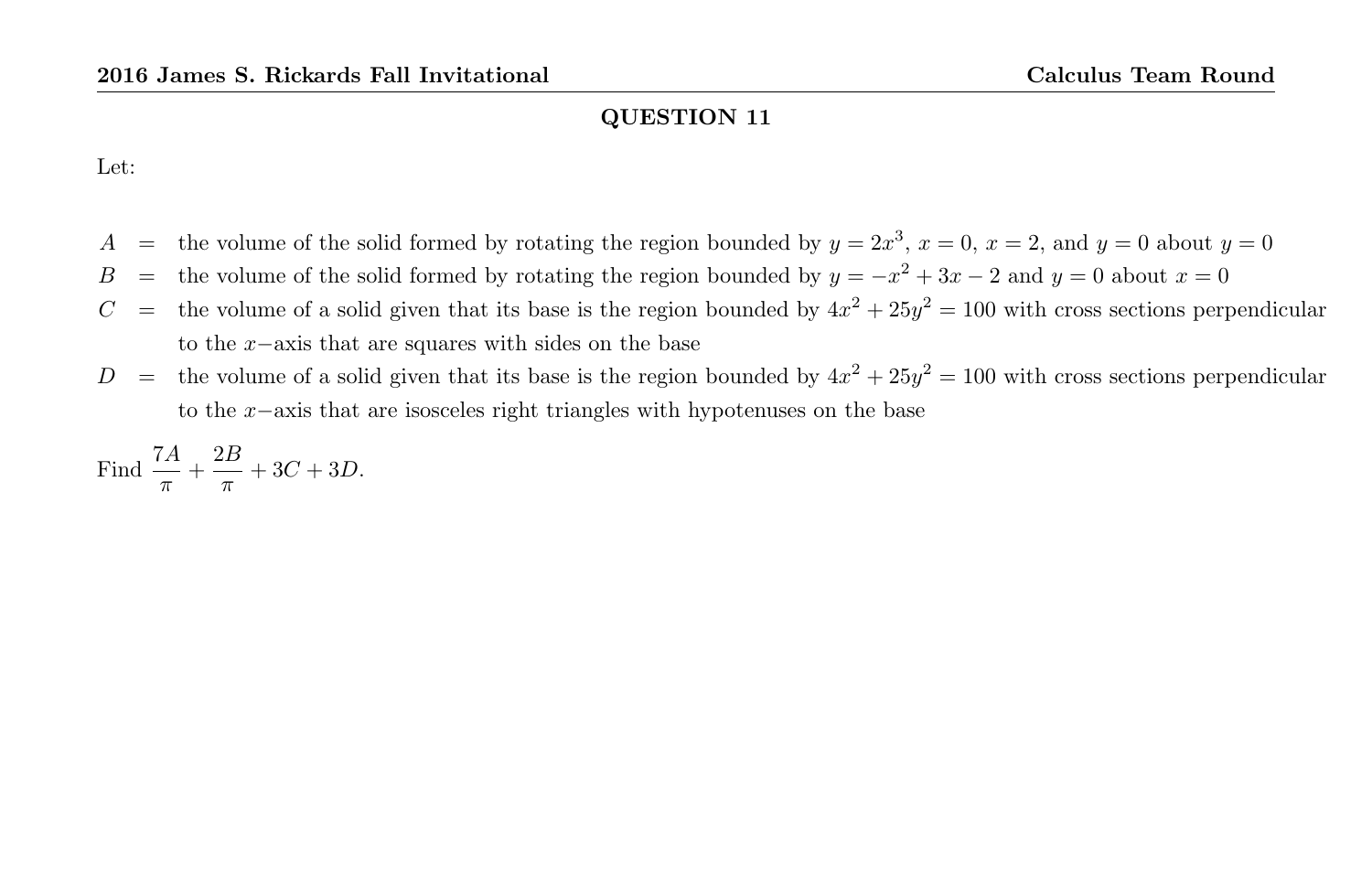Each of the following statements have point values assigned to them, indicated by the number within the parentheses. Starting with 0 points, add the point values of all the true statements, and subtract the point values of the false statements.

- (3) If  $f(x)$  is continuous on a certain interval, then  $f(x)$  is always differentiable on that interval.
- (2) The Chain Rule states that  $\frac{d}{dx}f(g(x)) = f'(g(x))g'(x)$ .

$$
(4) \qquad \int \frac{dx}{x \ln x} = \ln|\ln x|
$$

 $(-6)$  Given that f is a differentiable function over all x, has a critical value at  $x = 2$ , and is concave down on the interval  $(-1, 3)$ , then f has a local minimum at  $x = 2$ .

(1) 
$$
\lim_{x \to \infty} [f(x) + g(x)] = \lim_{x \to \infty} f(x) + \lim_{x \to \infty} g(x)
$$

What is the final number of points?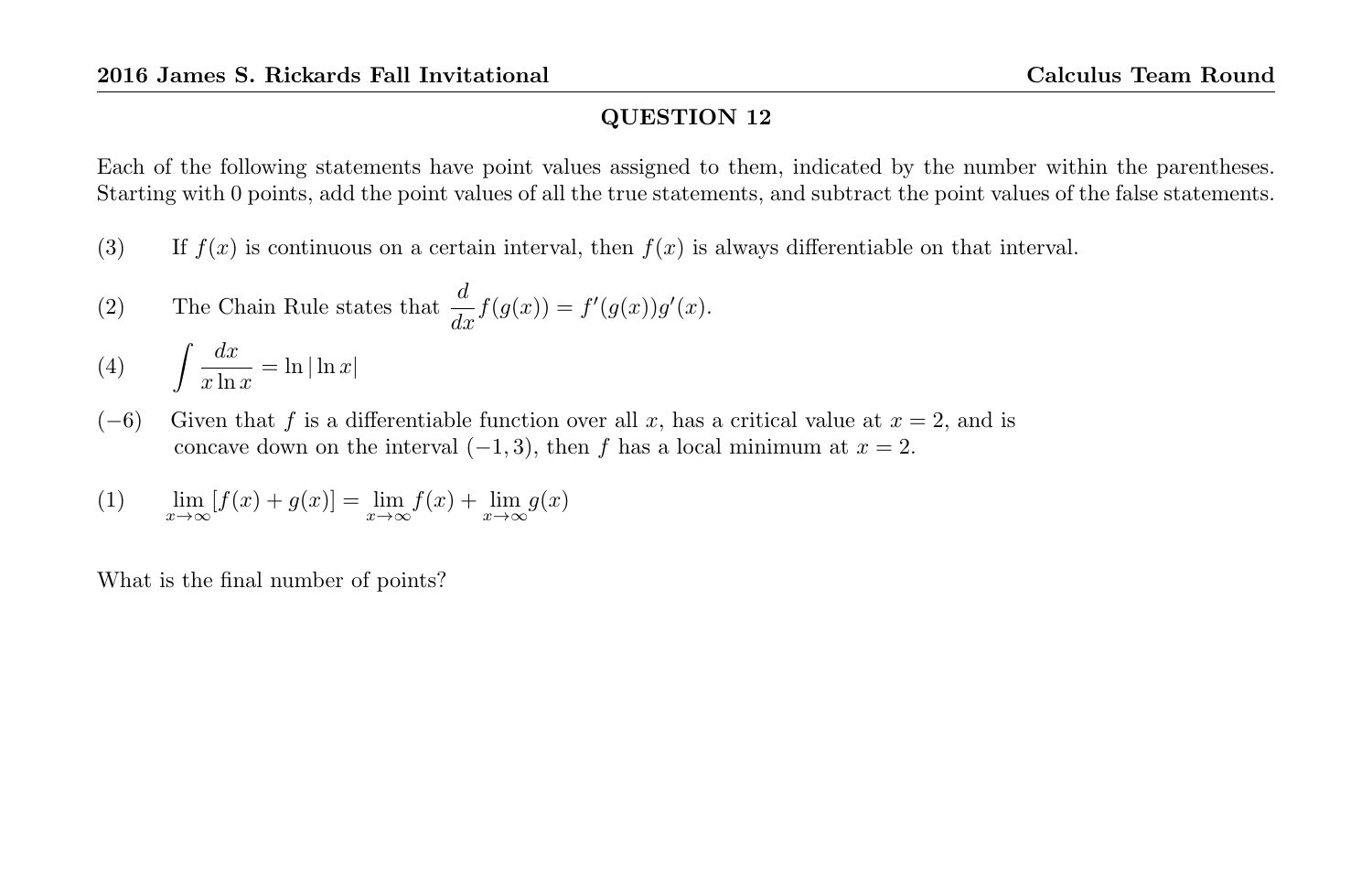Let  $f(x) = 2x^3 - 18x^2 + 50x - 6$ . Let A and B be equal to the values of x for which the tangent line to  $f(x)$  is parallel to  $y = 2x + 1$ .

Suppose that  $f(x+h) - f(x) = hx^2 + 3hx + 5h^2x + h^2 - 3h^2$ .  $f'(x)$  can be written as  $Cx^D + Ex$ .

Find  $A + B + C + D + E$ .